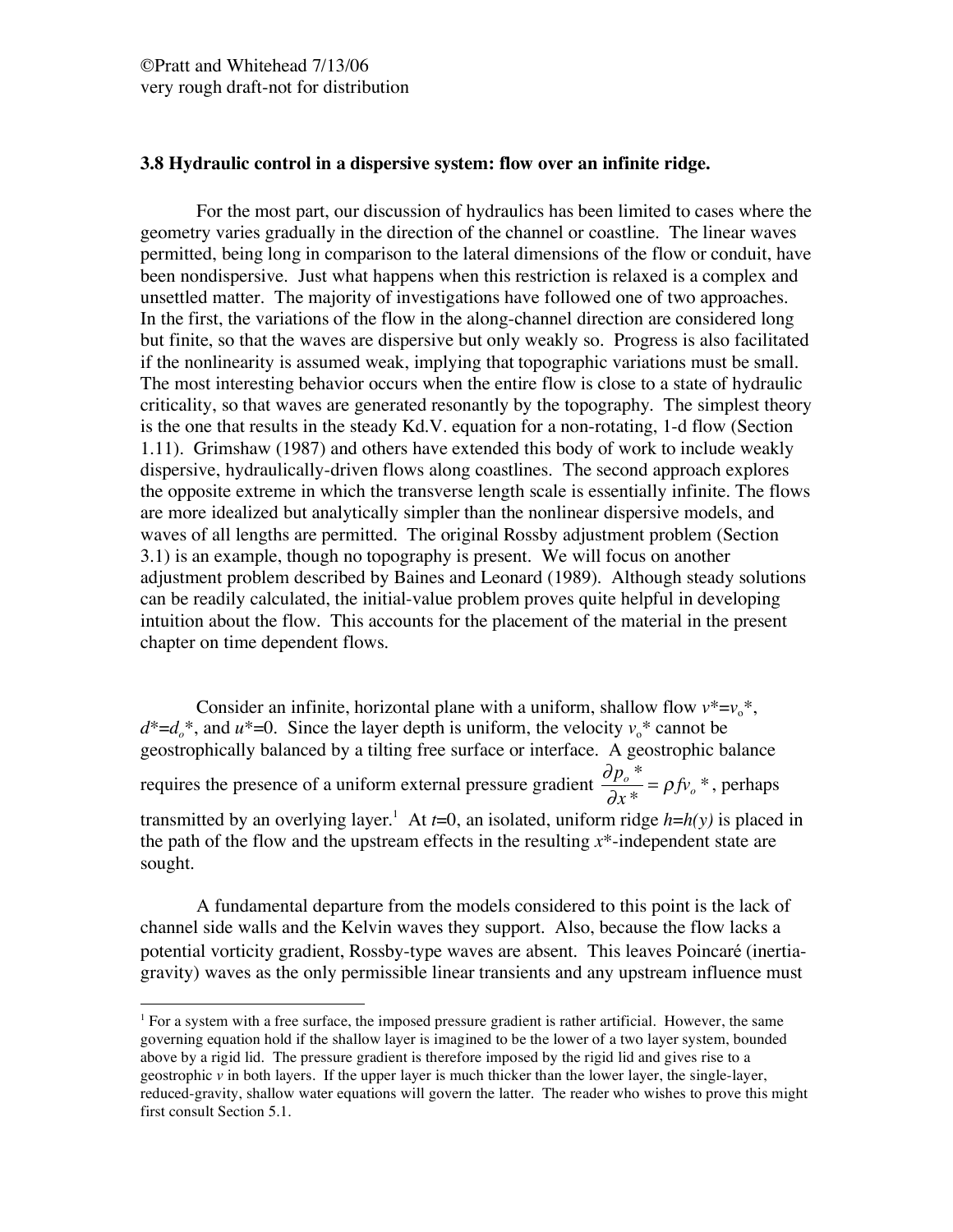be carried by them. However, we have demonstrated that such waves are inconsequential in establishing the volume transport in the channel adjustment problem (Section 3.1). The transport is generated solely in response to an upstream-propagating Kelvin wave, while the Poincaré wave act to establish the current that crosses the channel at the original position of the barrier. These considerations suggest that the ridge in the present problem will have no influence of the flow far upstream  $(y = \infty)$  and that the upstream state can therefore be specified for all time. This assumption is used in the steady theory presented below and is later be tested as part of time-dependent numerical simulations.

The phase and group speeds (in the *y*\*-direction) of linear Poincaré waves are given in terms of the *y*\*-wave number *l*\* by

$$
(c^* - v_o^*)^2 = g'd_o^* + \frac{f^2}{l^{*2}} \text{ and } (c_g^* - v_o^*)^2 = \frac{(g'd_o^*)^2}{(g'd_o^* + f^2/l^{*2})}
$$
(3.8.1a,b)

(see Exercise 2). When the wave length is large compared to the deformation radius  $(l^*f/(gd_o^*)^{1/2}<<1)$ ,  $c^* \to v_o^* \pm f/l^*$  and thus the waves remain dispersive. This behavior contrasts with the long-wave limit of non-dispersion in a coastal or channel geometry. In the opposite limit  $(l^*f/(gd_0^*)^{1/2}>>1)$  rotation becomes unimportant and the phase and group speeds approach the value  $v_0^* \pm (g'd_0^*)^{1/2}$ . Short waves are therefore nondispersive and are identical to the non-rotating, hydrostatic gravity waves discussed in Chapter 1. The approach flow will be called subcritical, critical, or supercritical with respect to these waves according to  $F_o = v_o * / (g'd_o^*)^{1/2} < 1, =1, >1$ . Stationary waves  $(c^*=0)$  can exist if the flow is supercritical and the wave length is given by

$$
\lambda^* = 2\pi L_d (F_o^2 - 1)^{1/2}, \qquad (3.8.2)
$$

where  $L_d = (gd_o)^{1/2} / f$ .

When scaled to the velocity and depth  $v_0^*$  and  $d_0^*$  of the approach flow, which is now considered fixed in time far upstream of the obstacle, the governing dimensionless shallow water equations become

$$
\frac{\partial v}{\partial t} + F_o v \frac{\partial v}{\partial y} + u = -\frac{1}{F_o} \frac{\partial}{\partial y} (d + h) ,
$$
 (3.8.3)

$$
\frac{\partial u}{\partial t} + F_o v \frac{\partial u}{\partial y} - v = -1,
$$
\n(3.8.4)

and

$$
\frac{\partial d}{\partial t} + F_o \frac{\partial (vd)}{\partial y} = 0.
$$
 (3.8.5)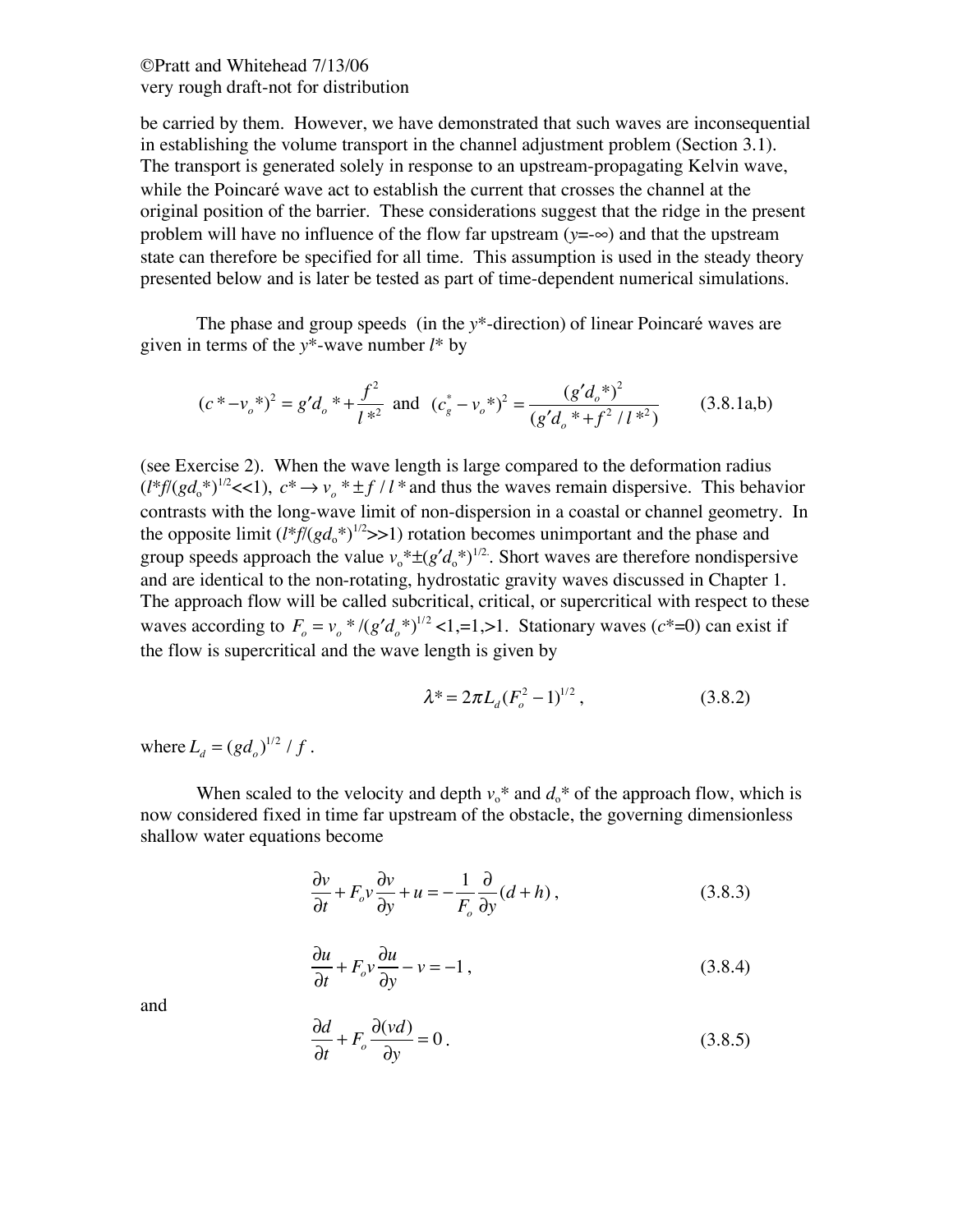The constant factor on the right-hand side of (3.8.4) represents the externally imposed pressure gradient.

If (3.8.3-3.8.5) are linearized about the approach flow  $v = 1 + \hat{v}$ ,  $d = 1 + \hat{d}$ , with  $\hat{v}$ ,*u*, and  $\hat{d}$  all <<1, it can be shown though elementary methods that the steady solution with  $(u, \hat{v}, \hat{d}) \rightarrow 0$  as  $y \rightarrow \infty$  is given by

$$
\hat{d} = -\frac{h}{1 - F_o^2} + \frac{1}{2(1 - F_o^2)^{3/2}} \left\{ \int_y^{\infty} h(\xi) e^{\frac{y - \xi}{(1 - F_o^2)^{1/2}}} d\xi + \int_{-\infty}^{y} h(\xi) e^{\frac{-(y - \xi)}{(1 - F_o^2)^{1/2}}} d\xi \right\} \quad (F_o < 1)
$$
\n
$$
= -\frac{h}{1 - F_o^2} + \frac{1}{(F_o^2 - 1)^{3/2}} \int_{-\infty}^{y} h(\xi) \sin\left[\frac{y - \xi}{(F_o^2 - 1)^{1/2}}\right] d\xi \qquad (F_o > 1)
$$
\n(3.8.6)

The term  $-\frac{h}{1}$  $1 - F_{o}^{2}$  $\frac{1}{2}$  is just the linearized hydraulic solution that would exist if the flow

were nonrotating and one-dimensional. It predicts that the free surface dips down over the obstacle for subcritical conditions and bulges up over the obstacle for supercritical conditions. However, this is not the whole story when dispersive effects are present. First, it can be seen that the flow is disturbed upstream and/or downstream of the obstacle. This response depends on the Froude number and on the shape of the obstacle. For  $F_{\rm c}$  (Figure 3.8.1a) the flow has upstream/downstream symmetry and the disturbance is felt within a deformation radius of the obstacle. The free surface rises as the obstacle is approached from upstream and the corresponding pressure gradient gives rise to a transverse velocity  $u<0$  in this region. Over the obstacle the free surface descends, then ascends, and these slopes have bands of transverse velocity *u*>0 and *u*<0. For  $F_{0}$ >1 there is no disturbance upstream of the obstacle and lee waves with lengths given by (3.8.2) exist downstream (Figure 3.8.1b).

To find steady solutions to the full problem, it is convenient to write the steady versions of (3.8.3-3.8.4) in the form

$$
\frac{\partial d}{\partial y} = -\frac{F_o u + \partial h / \partial y}{\left(1 - F_o^2 / d^3\right)}
$$
(3.8.7)  

$$
\frac{\partial u}{\partial y} = \frac{(1 - d)}{F_o}
$$
(3.8.8)

The steady continuity equation  $(vd=1)$  has been used to eliminate  $v$  in the first relation. The second equation makes use of the statement of uniform potential vorticity:  $(1 - F<sub>e</sub> du / dy) / d = 1.$ 

The vanishing of the denominator in (3.8.7) means that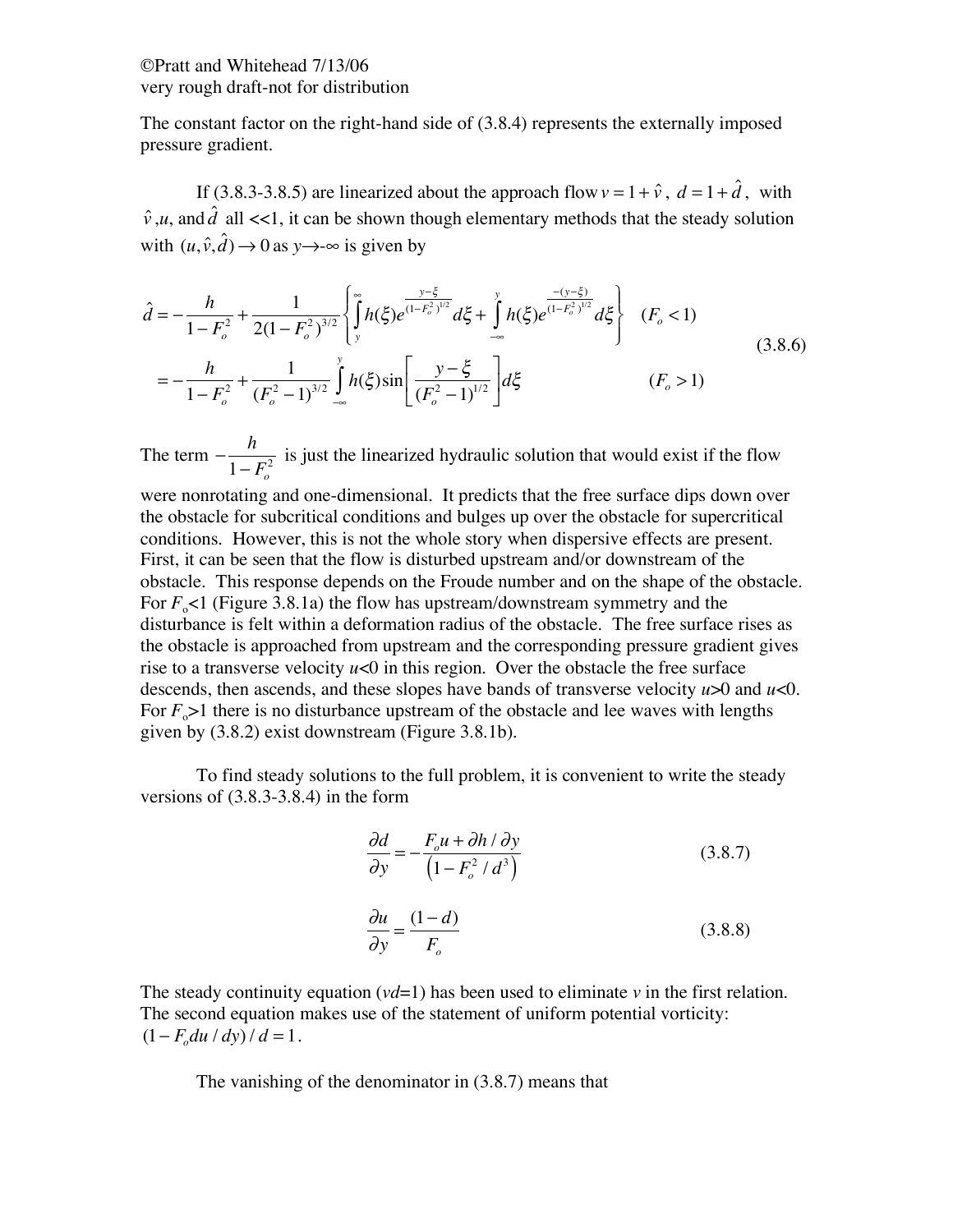$$
\frac{F_o^2}{d^3} = \frac{F_o^2 v^2}{d} = \frac{v^{*2}}{gd^{*}} = 1,
$$

corresponding to the critical condition for nondispersive Poincaré waves. Again, the corresponding wave lengths are much shorter than  $L_d$ . For the critical flow to remain well behaved, (3.8.7) requires that

$$
F_{o}u = -\partial h / \partial y. \tag{3.8.9}
$$

In the semigeostrophic case *u* is asymptotically small and the critical section must occur where *dh*/*dy*=0. In the present case *u* may be large enough for the Coriolis acceleration to compete with the horizontal component of the bottom pressure force. Critical flow must occur where the two balance.

Numerical integrations of (3.8.7) and (3.8.8) reveal purely subcritical and supercritical solutions with properties qualitatively similar to the linearized solutions. Examples for a semicircular obstacle are shown in Figures 3.8.2a,c. A third solution exists in which a subcritical-to-supercritical transition occurs over the obstacle (Figure 3.8.2b). Here the upper surface rises as the flow approaches the obstacle, and is then drawn down and through a critical section on the upstream face. The transverse flow at the critical section is negative (into the figure) in accordance with (3.8.9). After its transition to supercritical flow the fluid descends, passes the sill, and a series of lee waves is excited. Lee wave also occur for the other solutions that are supercritical downstream (frames b-e), and are only partially seen in the figures. If the approach flow is supercritical  $(F_{\sim} > 1)$ , hydraulically critical states with upstream jumps are possible (frames d and e).

Suppose that one follows a fluid column that originates far upstream in the flow pictured in frame b of the Figure 3.8.2. As the obstacle is approached, the depth increases, the column is stretched, and its vorticity  $(\partial u / \partial y)$  must become negative in order that its potential vorticity be conserved. A transverse flow in the -*x* direction is implied and the trajectory of the parcel turns to its left. When the upstream edge of the obstacle in encountered, the depth begins to decrease. The *y*-velocity *v* increases to conserve mass and the flow undergoes a transition to a supercritical state. The depth of the column decreases and eventually becomes less than its upstream value, implying a positive  $(\partial u / \partial y)$ . The transverse flow eventually becomes positive  $(u>0)$ , and the trajectory sweeps back to the right. Downstream of the obstacle, a series of lee waves is encountered, with alternating transverse flows.

Returning now to consideration of the full, time-dependent adjustment problem, it is natural to ask how the solution shown in Figure 3.8.2b is established. Direct numerical integrations of (3.8.3-3.8.5) for  $F_{\circ}$ <1 show that a bore is excited when the obstacle is sufficiently high (Figure 3.8.3), just as in a channel. The critical obstacle height depends on the topographic shape. As the bore moves upstream the pressure gradient associated with the rapid change in depth sets up a geostrophic transverse velocity. As the pressure gradient becomes increasingly opposed by the Coriolis acceleration, due to the transverse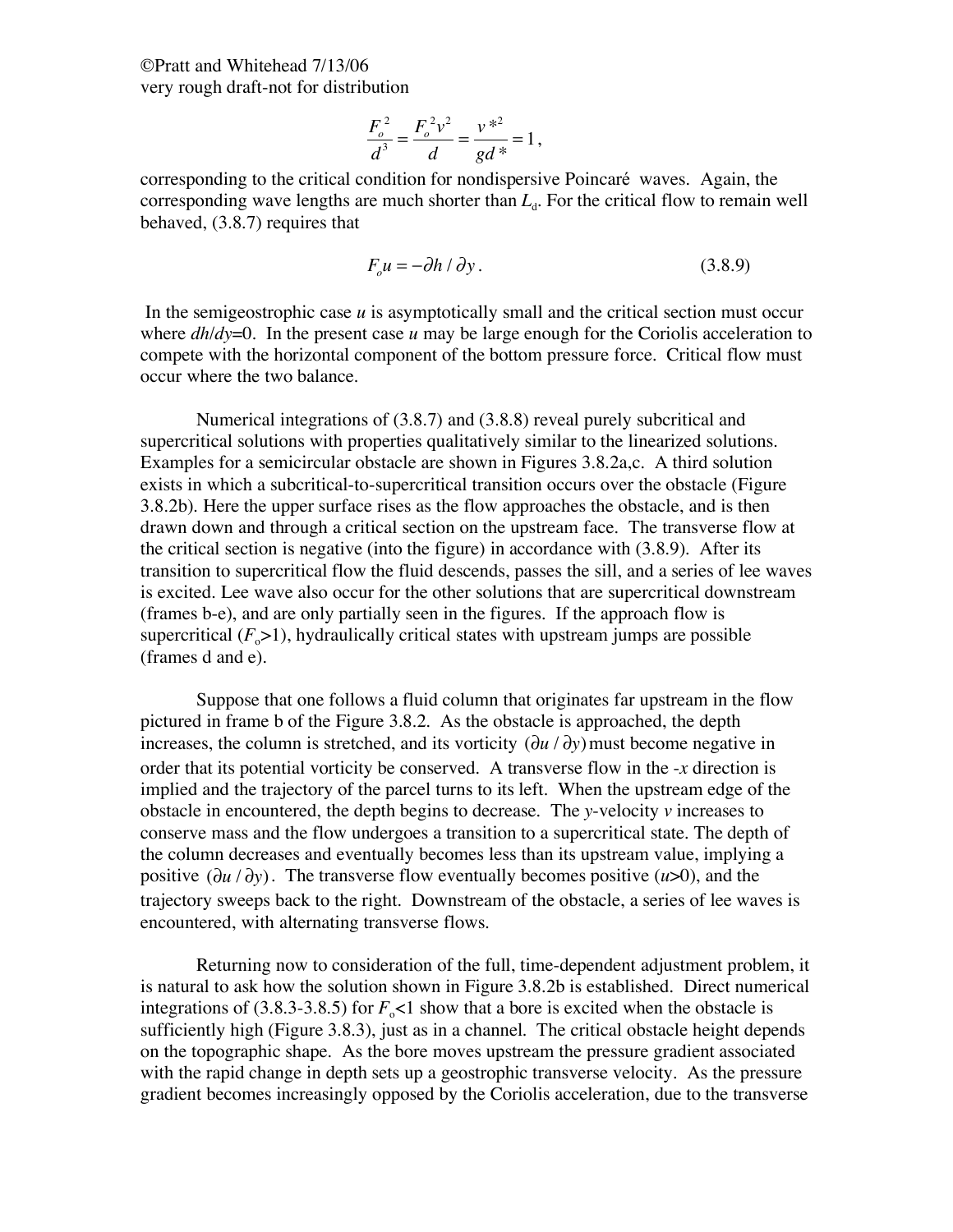flow, the bore decays and becomes smooth (*t*=4, 12, 20*hr* profiles in Figure 3.8.3). No permanent alteration of the flow occurs more than a distance  $\cong L_d$  upstream of the obstacle. The main role of the bore is to establish the transition region in which the approaching flow deepens prior to meeting the upstream edge of the obstacle.

The above model illustrates a number of important departures from hydraulic theory due to wave dispersion. First, the flow away from the obstacle is influenced by the shape of the obstacle, not just its height. Second, lee waves can arise. Both of these features can be expected to arise in other problems when dispersion is present. A more important issue concerns the inability of the obstacle to alter the far upstream flow, regardless of the topographic height. This arises in the present model not so much because of the presence of dispersion, but because to the lack of channel walls. One might ask why the dispersive waves corresponding to the shortest wavelengths cannot alter the flow far upstream. The answer is that while these waves are too short to feel the effects of rotation over a wave period, they do feel rotation over the period  $(f<sup>1</sup>)$ , roughly the time required to move a deformation radius. Rotation in this particular case is also associated with dispersion and thus the upstream influence is limited to a deformation radius from the topography.

#### **Exercises**

1. The process of upstream influence due to in obstacle in the nonrotating channel has been described as occurring when the obstacle becomes so high that the upstream energy of the flow is insufficient to allow the flow to climb to the obstacle crest (Section 1.4). In the Baines and Leonard model, the obstacle can apparently be made arbitrarily high without necessitating any change in the upstream conditions. Show why this is possible by first deriving the expression of the Bernoulli function:

$$
B(\psi) = F_o \frac{v^2}{2} + \frac{u^2}{2} + F_o^{-1}(d+h) - x(\psi),
$$

where  $x(\psi)$  is the *x*-position of the streamline in question. Also note that the flux *vd* per unit width is constant. As a reminder of the result for a channel, note that the terms involving *u* and *x* are absent, and that the maximum possible value of *h* for a given *B* is therefore finite. In the present case, however, an arbitrarily large value of *h* is permissible as it can be compensated for by an equally large  $x(\psi)$ . Explain this result in physical terms by thinking about the origin of the contribution  $x(\psi)$  to the Bernoulli function.

2. Derive the expressions (3.8.1a,b) for the phase and group speeds of the Poincaré waves by altering (2.1.27) to account for the presence of a mean flow  $v^* = v_0^*$  and then specializing to the case of independence on the transverse coordinate *x\**.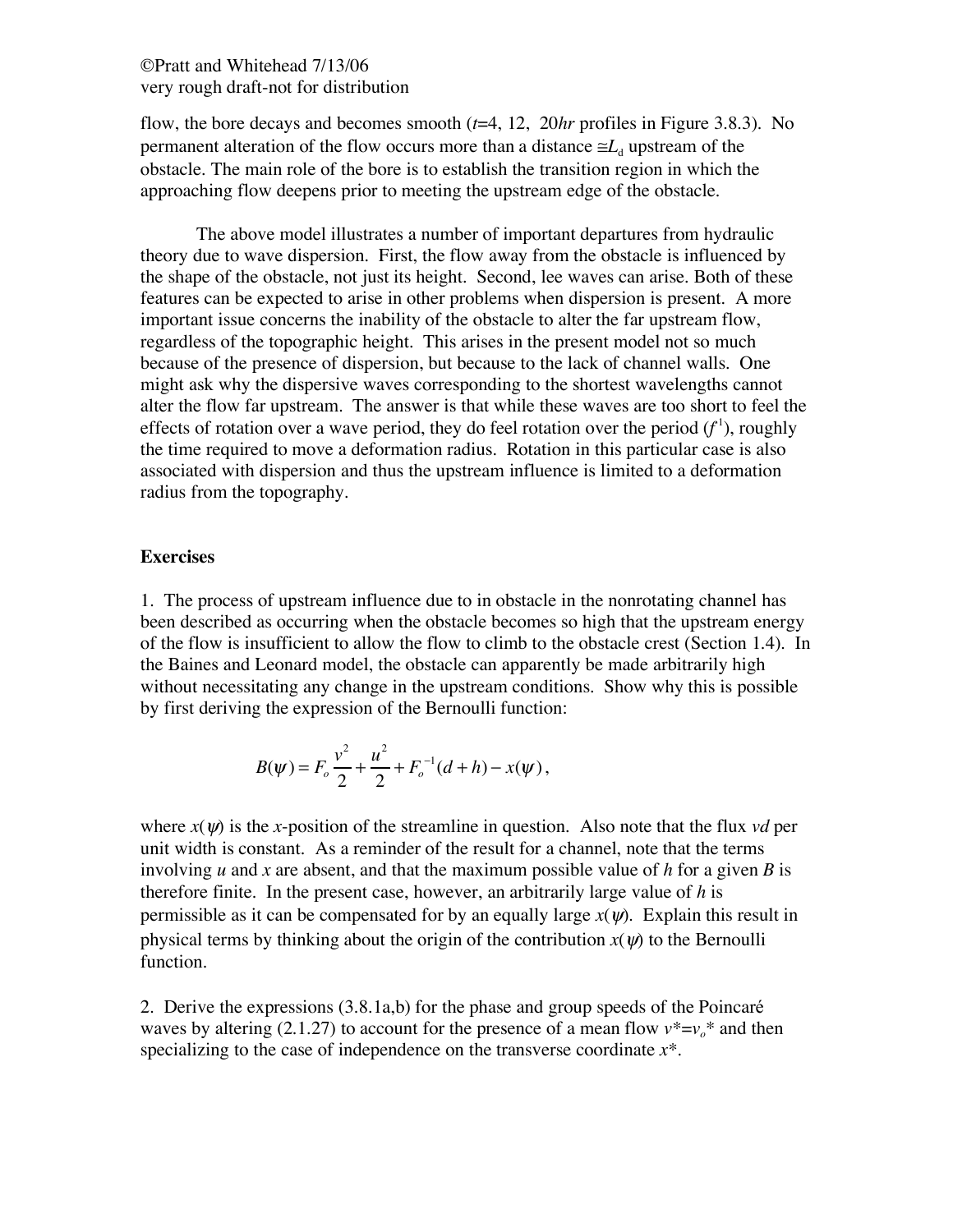3. Derive the equations governing the shape of nonlinear lee waves over a horizontal bottom in the context of the above model. (See *Baines and Leonard 1989 for a solution)*.

# **Figure Captions**

3.8.1 Sketches of linear solutions based on (3.8.6) for (a)  $F_o=0.5$  and (b)  $F_o=2.0$ , both with  $h(y)=0.3$ *sech*<sup>2</sup>(y). [Based on a figure from Baines and Leonard, 1989]

3.8.2 Possible steady, nonlinear solutions for flow over a semi-circular obstacle. The length of the obstacle is (a) purely subcritical flow; (b) subcritical approach flow  $(F_0 < 1)$ with a hydraulic transition on the upstream face of the obstacle; (c) purely supercritical flow; (d and e) supercritical approach flow  $(F_0<1)$  with a stationary jump upstream of the obstacle and a hydraulic transition over the obstacle. Lee waves exist in cases (b)-(e). [Figure 5 of Baines and Leonard (1989).]

3.8.3 Evolution of the free surface as a result of adjustment to the introduction of a semiinfinite obstacle (shaded region), with  $F_o = .85$  and  $h_m * / d_o * = .667$ . The curve in the upper frame shows the transverse velocity at 20hrs, while the lower set of curves shows the free surface at various times. [Based on Figure 3 of Baines and Leonard (1989).]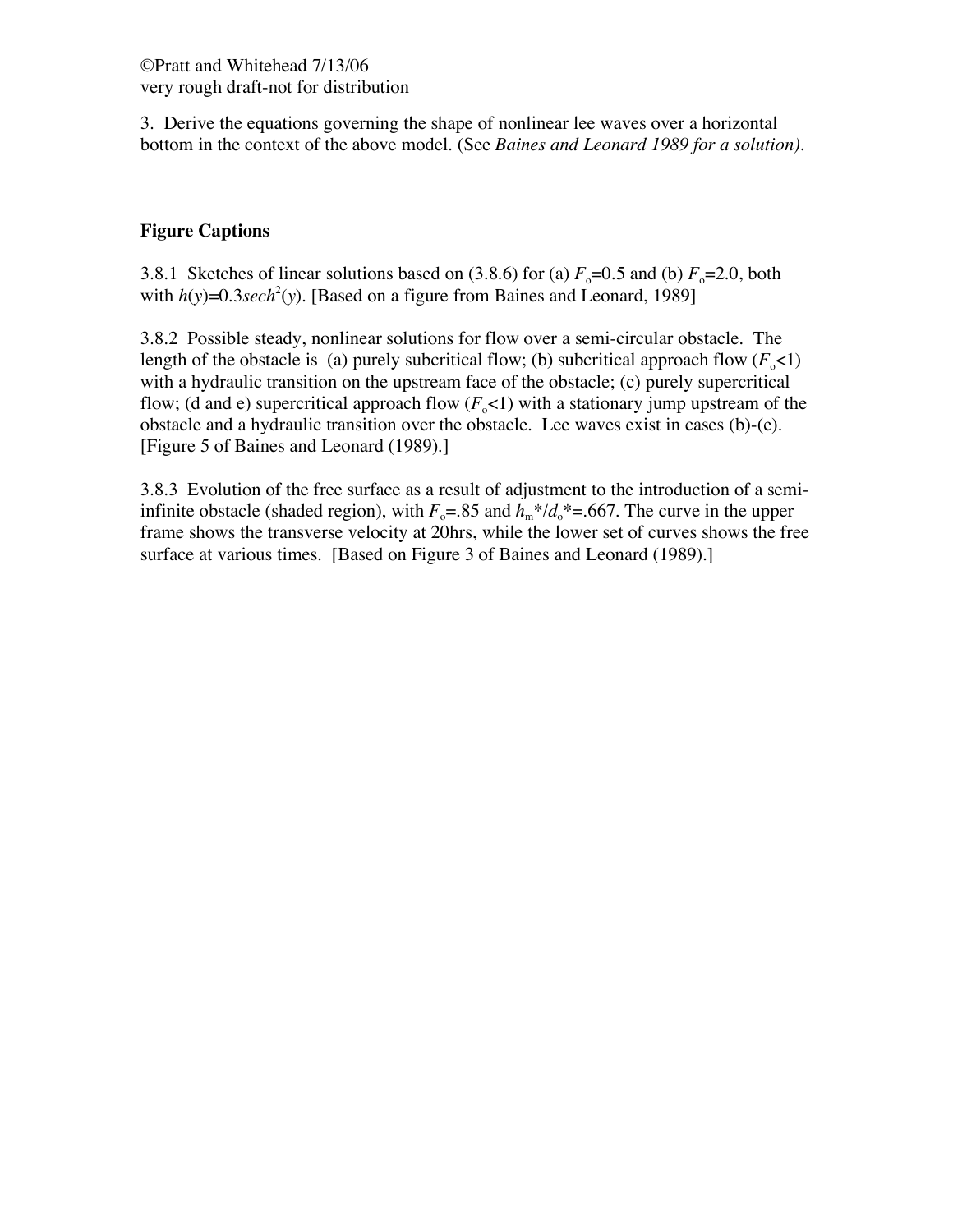



Fig. 3.8.1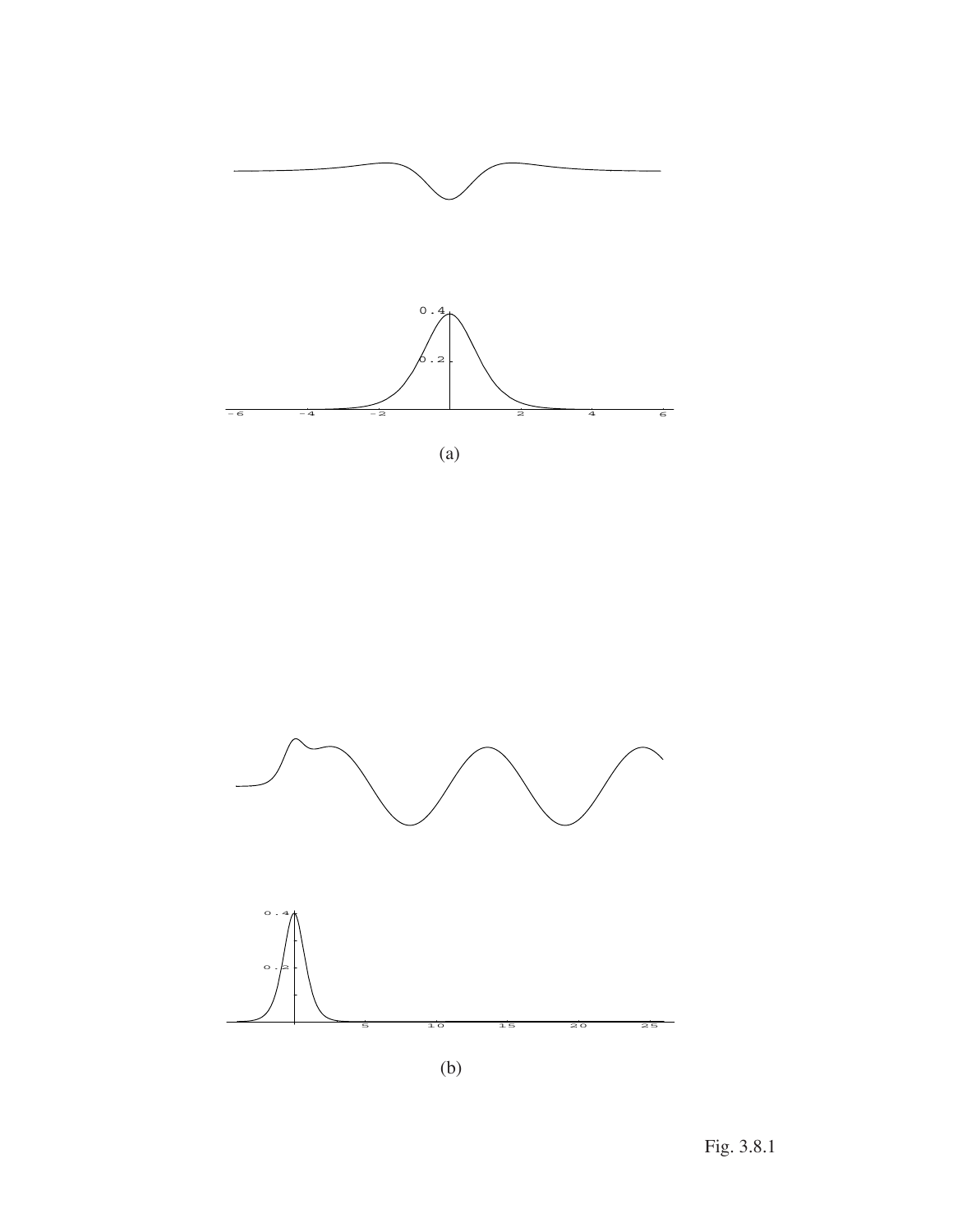